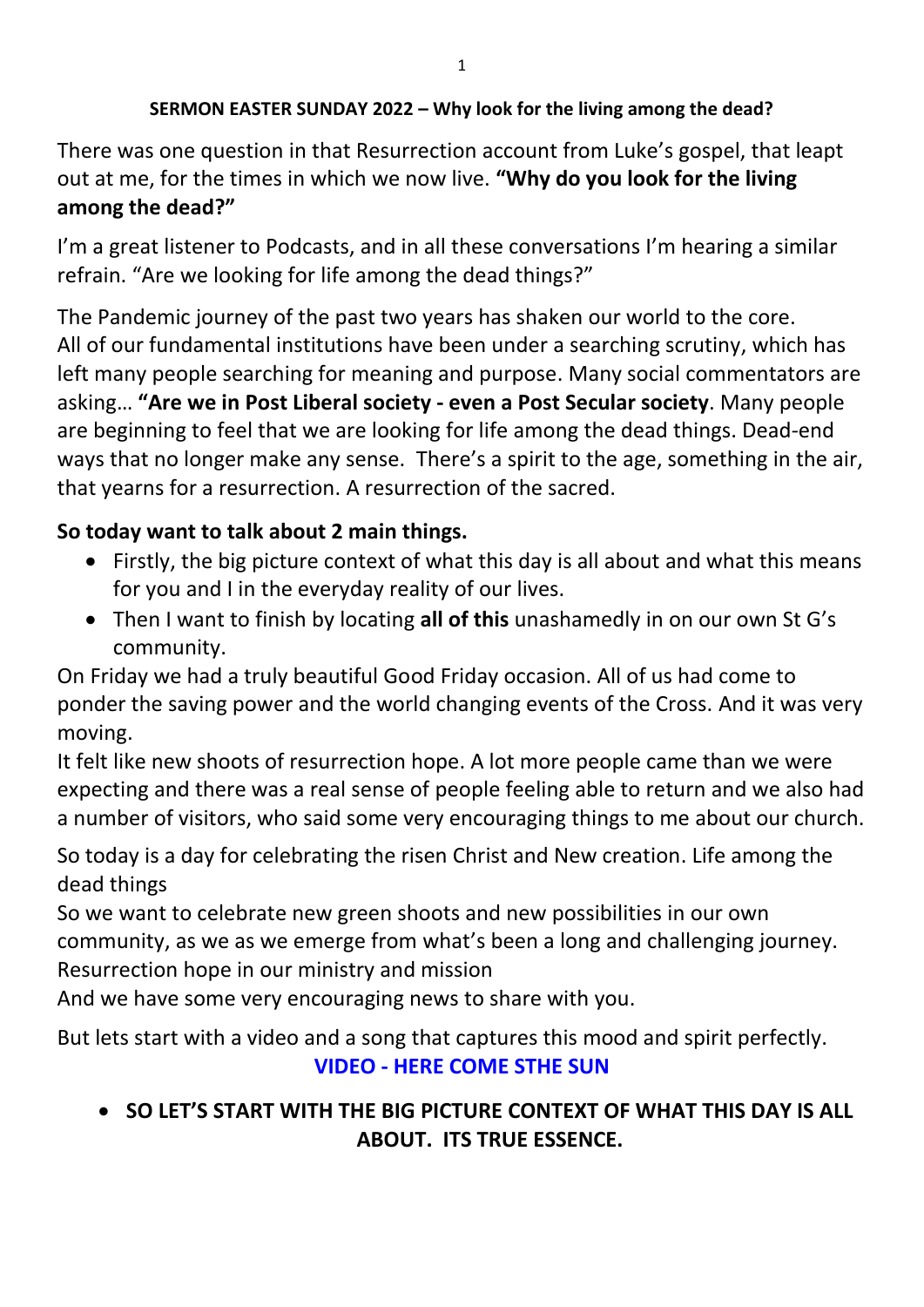**To fully grasp and understand what this day is all about, we have to fully understand the big picture context in which resurrection it sits. And there is no bigger context and no bigger truth for our Christian faith than this. Captured in those opening words from the Book of Hebrews.** 



HEBREWS 1 **1 Long ago God spoke many times and in many ways to our ancestors through the prophets. 2 But now God has spoken to us through his Son. 3 The Son radiates God's own glory and expresses the very character and nature of God, Jesus Christ is the exact representation of God's very nature and being.** 



#### **St Paul says exactly the same thing in Colossians 1:5**

**The Son is the image of the invisible God. God was pleased to have all his fullness dwell in him.** 

And then this crucial truth of our faith straight from the mouth of Christ Himself talking to disciple Phillip. **"Don't you know me, Philip, even after I have been among you such a long time? Anyone who has seen Me has seen the Father.** 

**Do you want to know what the character of God looks like**? Then look at Jesus. I'm not sure that even we as Christians always fully grasp the magnitude and the implications of this fundamental truth of our faith.

And yet, everything that we need to understand about our understanding of scripture and what it means to be a follower of Christ… HAS to flow out from this one core truth.

**1. Firstly, think about what this means for all that Jesus taught us and lived out in His Life.** 

Jesus spent his entire ministry teaching us about the Kingdom of God. **And the Kingdom of God is central to our faith.** Put very simply, the Kingdom of God is when we live out life on earth the way God created and intended it to be lived out. Jesus is revealing to us what God cares about. Its what the Beatitudes are all about. It's what all his parables were about. Jesus painting the picture of what life looks like when it's lived out according to Gods good purposes. When we look for the living things among the dead things.

# **2. Secondly, Jesus' resurrection is a vindication of EVERYTHING that Jesus taught us Everything He died on the cross for**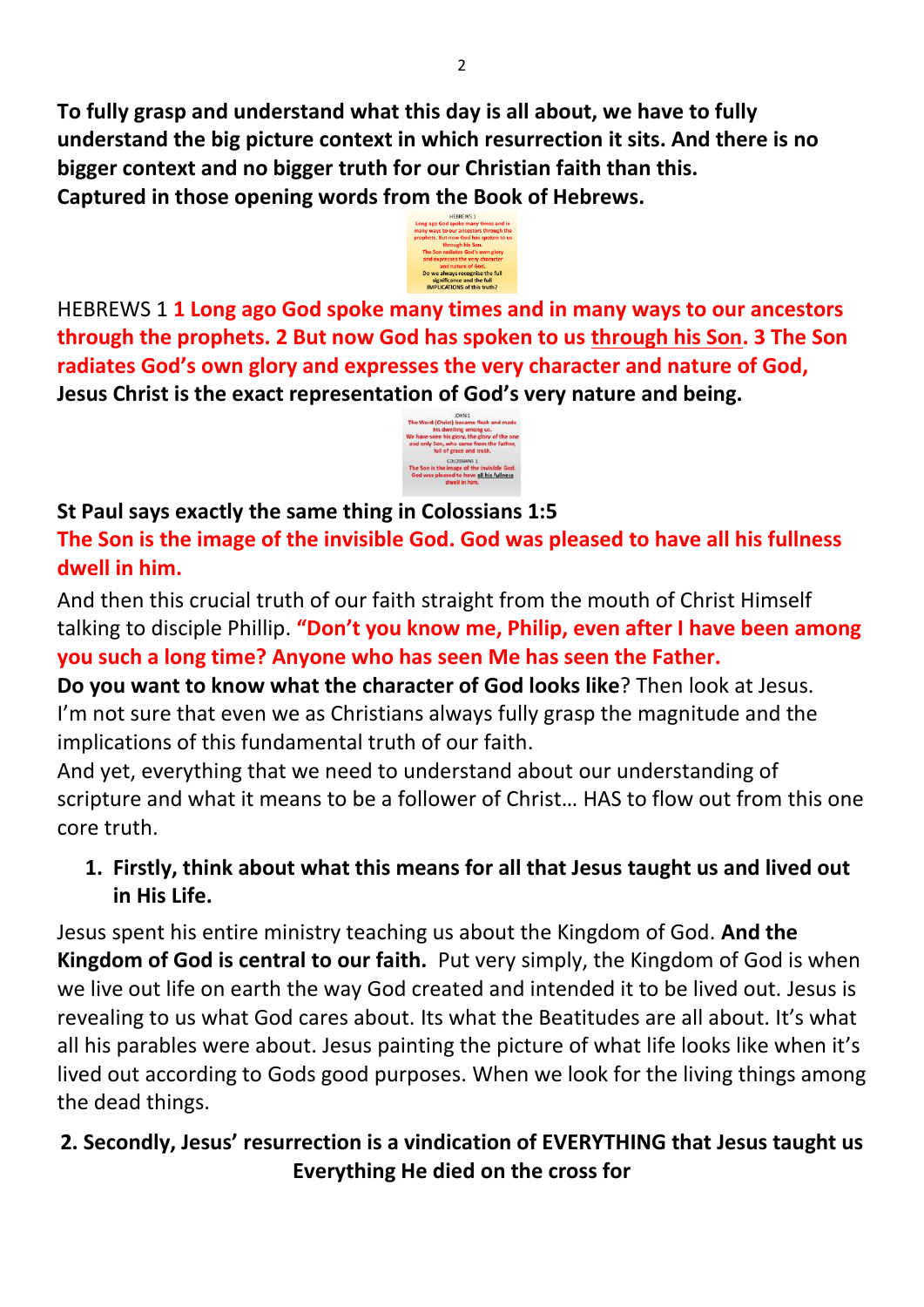## **And everything he then called us to follow and live out.**

If Jesus didn't rise, then the Cross simply means that everything in this world that diminishes and dehumanises us got the last word. All the dead-end ways of selfserving power, violence and injustice, they all had the last word. The meek don't inherit the earth, they just get crucified.

## **But Jesus Christ did rise. And God is pleased to have all his fullness dwell in Christ. So now EVERYTHING is now different.**

# **Now we have the sure and certain hope that the power of Love, wins out. The arc of the universe DOES bend towards justice**

# **Everything that was good in the original creation is reaffirmed.**

# **It's all within an eternal perspective of course… But as we keep saying, ETERNITY is now in session but.**

And no-one captures the truth of all this better than Tom Wright so let's hear these words from Tom



*Jesus's resurrection is the beginning of God's new project not to snatch people away from earth to heaven but to colonize earth with the life of heaven. That, after all, is what the Lord's Prayer is about.* 

*The resurrection completes the inauguration of God's kingdom. The decisive event demonstrating that God's kingdom really has been launched on earth as it is in heaven. "The message of Easter is that God's new world has been unveiled in Jesus Christ and that you are now invited to belong to it.* 

**And it's those last words that are the most exciting part for me. WE are invited to participate in God's redeeming, renewing purposes. To look for the living things among the dead things.** 

It's always has been the most exciting part for me ever since I came to faith. Only 3 things last into eternity said St Paul, faith hope and love. And the greatest of these is love. Well, I have complete faith in the power of hope. The hope that love never fails. Christ-like love will redeem and restore all that is broken, hurting and lost.

- Do I feel overwhelmed at times with the way of world? Yes I do.
- Are there times when I cry with despair at the folly of humanity? Yes I do.

# **But in the end, I believe the words of Jesus Christ. With God all things are possible.**

Now more than ever I want to be part of a Church community that seeks to be the light of Christ in the world. That seeks the living things among the dead things.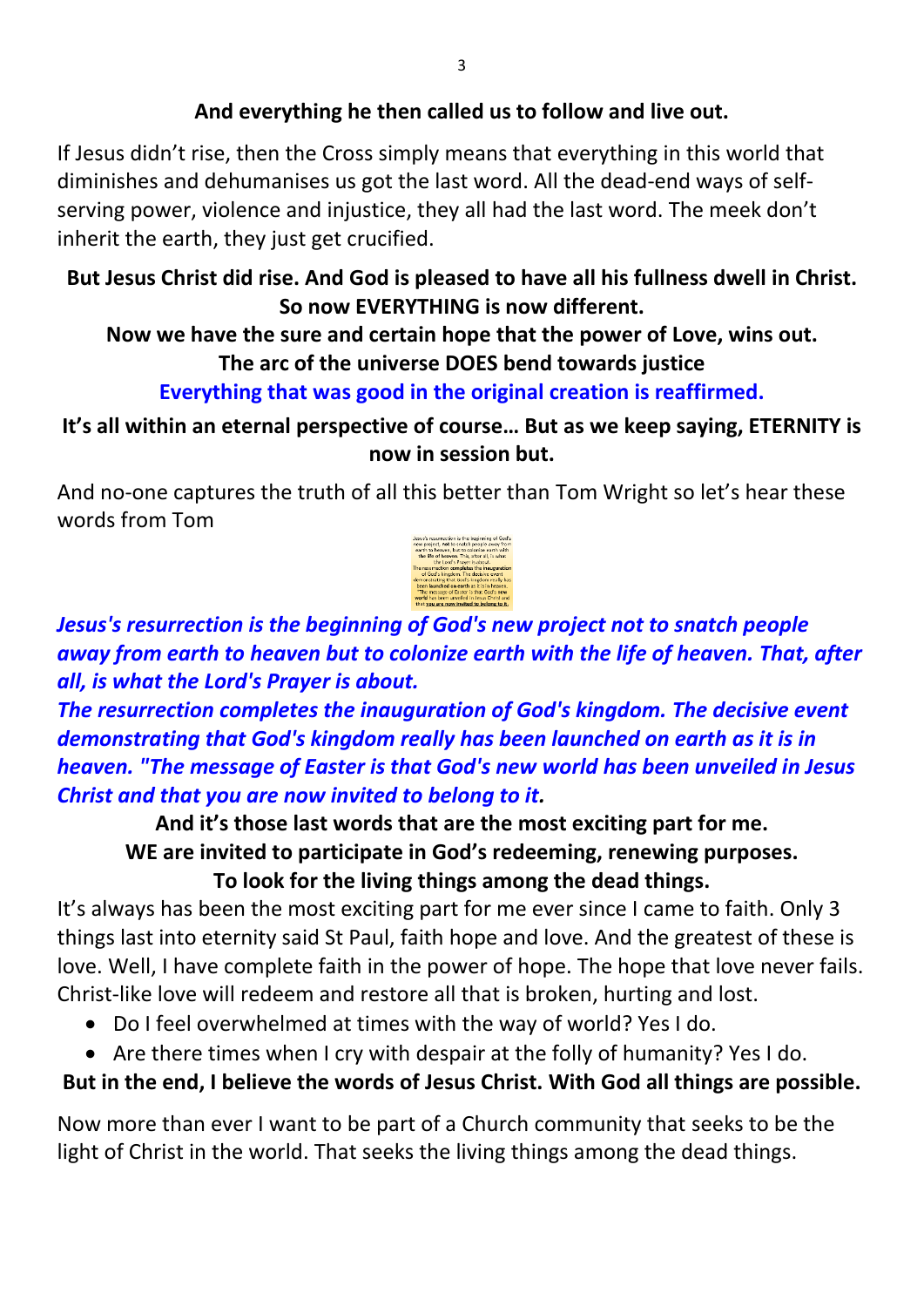

# **As St Paul puts it to the Church of Corinth***. 9 For we are co-workers in God's service; we are God's field, God's building.*

# **And what excites me is that I see new possibilities opening for the church.**

In today's passage the Apostles didn't believe the women when they said the tomb was empty. They thought their words seemed like nonsense. There are many (and I used to be one of them) who think the Resurrection of Christ is nonsense.

But as I said at the beginning, there are now many more now beginning to ask deeper questions about reality and life. They think that the way we've been living is nonsense. It makes no-sense.

Is this materialistic, mechanistic approach to life with no sense of the sacred. No reverence for the gift of God's created order, really the way to find the livings? Abusing our environment. Treating everything as a commodity to be bought, sold and thrown away.

In short, we've tried living without God and many people are beginning to feel that it isn't working.

We as a community like everyone have been through a very difficult time. But we are emerging strongly, with new shoots and new possibilities. I'm a great believer that in every crisis there is possibility, we just have to look for them and have the courage to pursue them. To believe that with God all things are possible.

**So I want to spend a few minutes sharing some good news that are part of these new green shoots of resurrection hope.** 



# **CRUCIAL CONVERSTATIONS ONLINE PODCASTS**

**As I said,** I take a great deal of interest in the numerous Podcasts that are having these kinds of conversations and I've been greatly encouraged by a new openness to talk about spirituality and even more encouraged by the openness to talk about Christ and Christianity.

4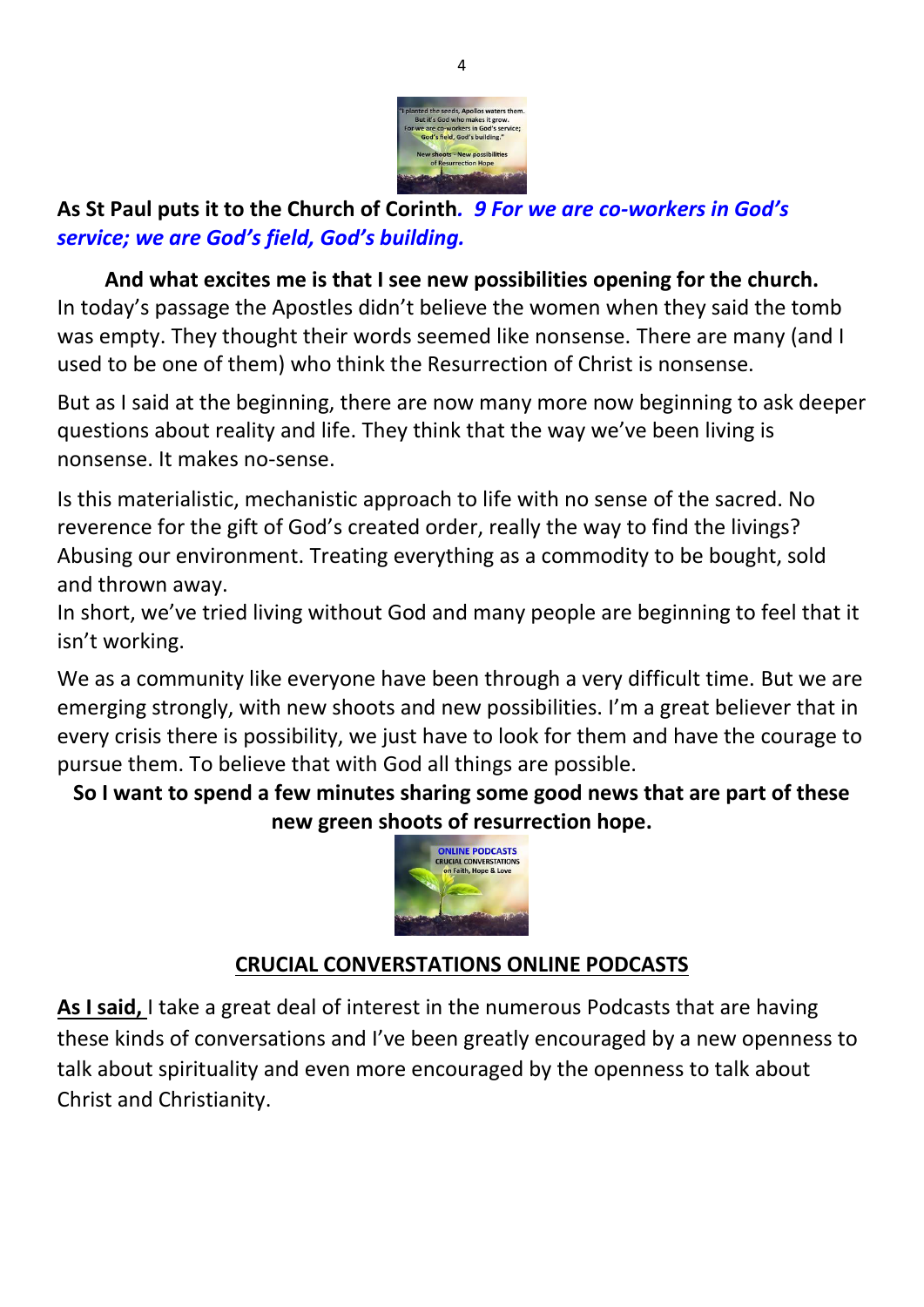It gives the Church an opportunity that we haven't seen for a long time. **But we can only contribute to this conversation if we are part of the conversation,** so this is what our new Online ministry called *'Crucial Conversations on Faith, Hope and Love'* will be all about. We want to our build bridges of dialogue to talk about our faith authentically and openly and not defensively.



## **HAYLEY LEWIS**

One of our key strategies has been our desire to encourage Lay ministry. In the Anglican world this simply means anyone who's not ordained. We very much wanted to encourage Hayley and she's on a Leadership training equipping course called Arrow. Our **very own Chris Grantham** headed this up for many years doing a great job but now it's the turn of someone else. Who just happens to be one of our **very own Chris Clarke**.

Like everything else this has been a covid interrupted but Hayley came back a few weeks ago from her first **'in person' retreat** and she was buzzing with new ideas and a deeper sense of God's calling for her life.

Interesting to note that the Diocese have recognised that the future of the Anglican Church has to be about equipping and resourcing lay ministry and they've appointed someone to head this ministry up. Who just happens to be our very **own Karen Spoelstra**.

So it's good to see the people of St George's figuring so prominently in being co workers in God's service. For us this is super encouraging and all part of the New Shoots.



# **CHURCH HALL ROOF**

When we get to work on the Church roof, the Church hall will be our home. But the church Hall has a bad leaky roof and has become a really urgent case. But with all our other commitments we've been skating on thin financial ice, so we haven't been able to move forward with confidence.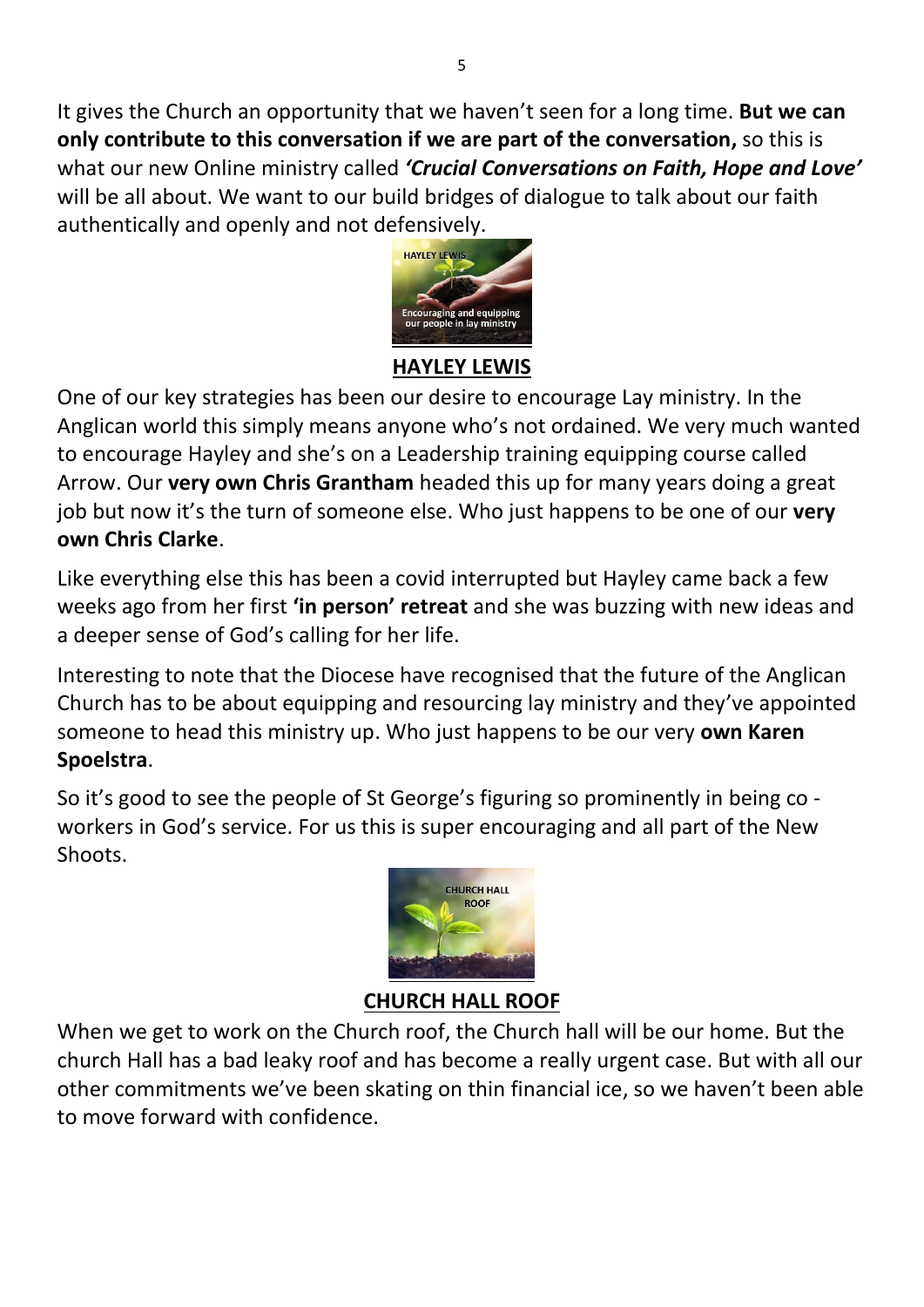But long story short, I was in conversation with a couple from our community a few weeks back and they asked us how much the church Hall roof would cost. I said 57,000 dollars. **Well, 2 days later they gave us the full amount.**

They wanted to remain anonymous, but they did say feel free to use the story in order to build up the faith of the community as you see fit. So this is what I'm doing. **What this does for me personally and I know for the Leadership team, is strengthen the conviction** that God is with us in our challenges.

After all the testing situations of the past 9 months, we can move forward boldy and dare greatly. I'm convinced that the grace, courage and goodwill of our people will take us to even deeper places in our collective faith walk in Christ.



The final piece of good news and a new green shoot with new possibilities is this. A huge part of our prayers has been for someone to be our new **Children's and Families Co-ordinator** after Steph left. Steph was both Youth and Children's and families person but moving forward we felt we'd prefer to have different people for the different roles.

So it gives me enormous pleasure to say that **Jessabel Unni** will be our new Coordinator. Jess said she felt a real sense of God taking her into a new season in life where she wanted to give back to church after focussing understandably on her 5 awesome children. We will pray for Jess in the heartbeats



# *COLIN RUGE - SPIRIT OF ENCOURAGEMENT*

**I'LL FINISH WITH THIS**. Last night as I was slogging away on this Sermon. An email came through from our very own Colin Ruge who if you don't know him, is a retired Anglican priest and 90 years of age.

A few weeks back Colin and wife Ruth both went down with Covid. Obviously, we were tad worried for Colin, because I think being 90 qualifies as the vulnerable age group. But Colin and Ruth returned to church a few weeks back. NOTHING was going to keep them from being part of a worshipping community. And Colin read one the readings at our Good Friday service.